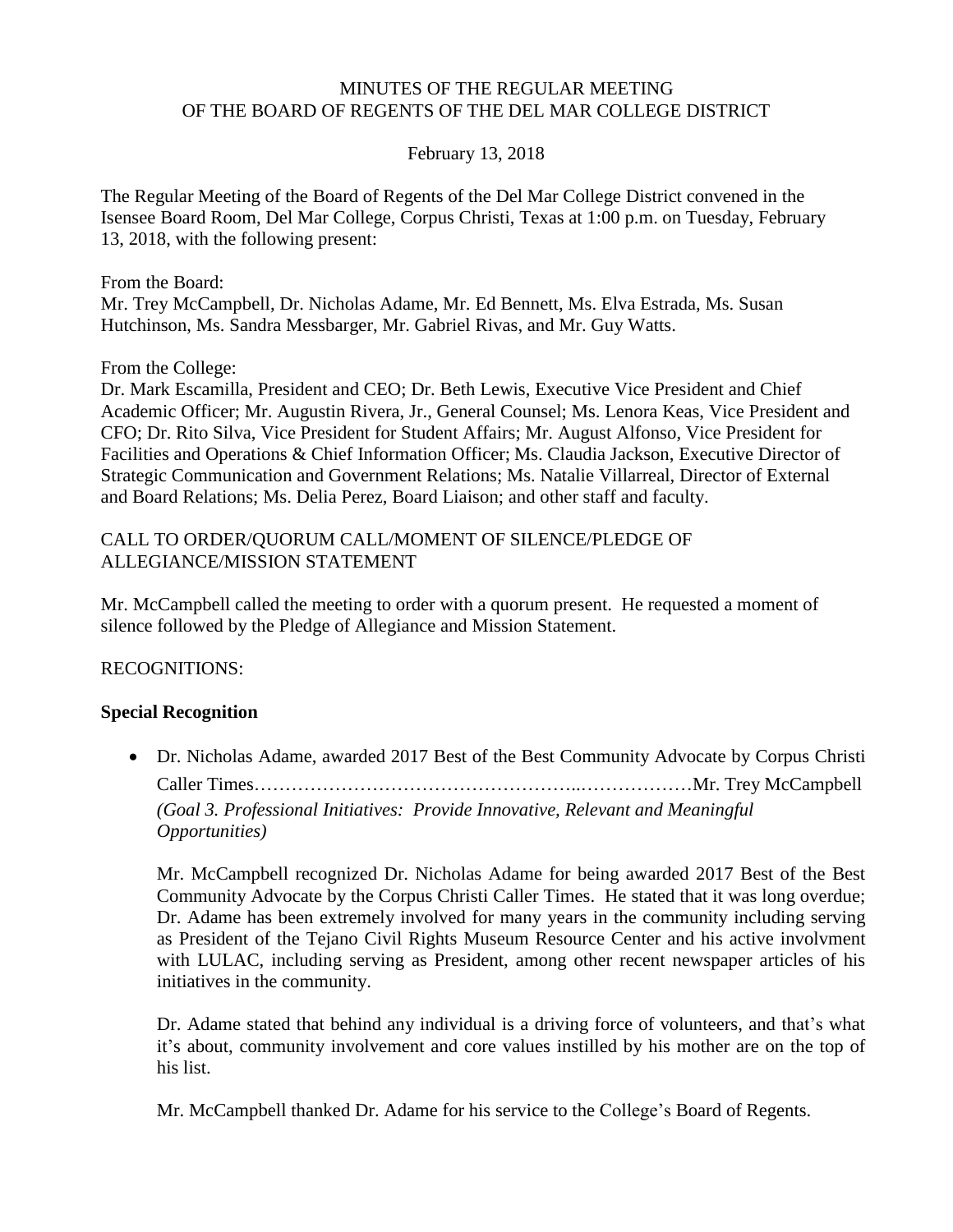### STAFF REPORTS:

 Student Enrollment Report……..……………………………...………….…….Dr. Rito Silva *(Goal 2. Student Access and Support Services: Maximize Affordable Access and Excellence in Student Services)*

Dr. Escamilla stated that Dr. Silva and Ms. Keas have two separate staff reports but they are inextricable from each other in data and information relating to enrollment and revenues. These presentations were made in close unison in an effort to produce a single message relating to enrollment and revenues.

Dr. Silva reported that it had been a different and challenging academic year and the events of the Fall, specifically Hurricane Harvey, impacted Spring.

Dr. Silva's presentation included the following information:

- $\triangleright$  Fall 2016/2017 Credit Headcount: Total of 12,050 in Fall 2017;
- Fall 2016/2017 Credit Headcount Post Harvey;
- Fall Credit Enrollment: Unduplicated headcount 11,833, a 1% decrease from 2016;
- Harvey Relief Efforts, with 243 students assisted, and a full refund to 89 students;
- Spring Credit Enrollment: Unduplicated headcount 11,796 (Preliminary number);
- ▶ Continuing Education Courses Annual Enrollments: 24,744;
- Total Annual Unduplicated Headcount for Credit and Continuing Education Courses: 25,673 Total, 9,673 CE, and 16,000 Credit; and
- $\triangleright$  Reenrollment Initiatives

Dr. Escamilla and Dr. Silva responded to questions from the Regents throughout the presentation.

Mid-Year Budget Update FY 2017-2018

………..…………………………………………………………………..Ms. Lenora Keas *(Goal 7. Resources: Ensure Strong Financial and Operational Capacity)*

Dr. Escamilla said today's report is a follow-up from their conversations last Fall, they are providing a mid-year budget update to talk about the effects of Hurricane Harvey and enrollment and the impact on the College's budget.

Ms. Keas presentation included information on the following:

- 2018 Revenue Assumptions & Review: 5% Enrollment Growth Projection, Tuition and Fee Assumptions - \$5 per semester hour increase; and Tax Assumptions which came in right on target;
- > 2018 Strategic Initiative Review;
- Operating Budget Revenue: State Appropriations \$1.8M increase over the previous year; Tuition and Fees – they had predicted a \$1.6M increase if enrollment increased at 5%, mid-year growth projection is 0% enrollment growth, with a possible \$1.9M less revenue in tuition and fees. Discounts, exemptions and waivers to academic credit courses is at a higher rate than predicted, original prediction was 16.5% and mid-year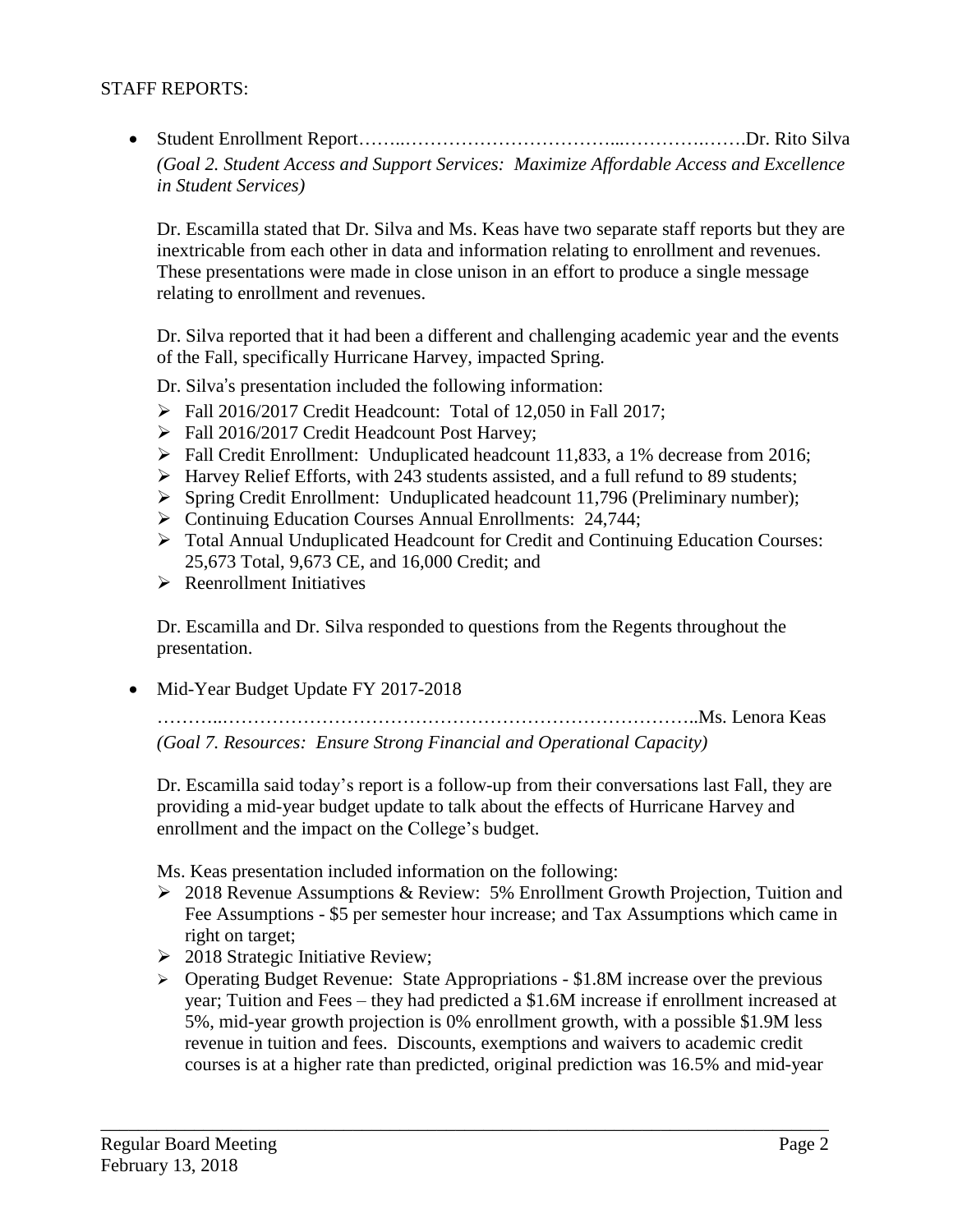review projection is 18.41%. Property Tax revenues, miscellaneous and revenue bond transfer are coming in as predicted.

 $\geq 2018$  Expenditure Budget: Salaries and Benefits mid-year adjustment is \$650K less than budgeted, and Non-Salary Expenditures mid-year adjustment is \$1,25M less than budgeted, which would attain the \$1.9M which is the difference in revenues.

Ms. Keas reviewed the Income/Expense Statement for December 31, 2017 for further clarification/information on the mid-year updates.

Ms. Keas responded to questions from the Regents.

COLLEGE PRESIDENT'S REPORT…………………………………...……Dr. Mark Escamilla

• January 24, 2018, Legislative Committee Meeting *(Goal 5. Advocacy: Advance the College Mission Through Effective Governance and Positioning)*

Dr. Escamilla attended the first Legislative Committee Meeting for the Texas Association of Community Colleges. He will be just as busy in the interim period of the legislative session as he will be in the full session next year because there is much happening that affect the state and ultimately affects the College's operation such as the continuing education piece he has discussed.

• January 24, 2018, TACC Quarterly Meeting *(Goal 5. Advocacy: Advance the College Mission Through Effective Governance and Positioning)*

Dr. Escamilla stated that on that same day they moved into the first TACC Quarterly Meeting for the year. There are many more meetings coming up and much is going on with government relations liaisons at the Association.

## PENDING BUSINESS:

Status Report on Requested Information *(Goal 5. Advocacy: Advance the College Mission Through Effective Governance and Positioning)*

# CONSENT AGENDA

## Notice to the Public

*The following items are of a routine or administrative nature. The Board of Regents has been furnished with background and support material on each item, and/or it has been discussed at a previous meeting. All items will be acted upon by one vote without being discussed separately unless requested by a Board member or a citizen, in which event the item(s) will immediately be withdrawn for individual consideration in their normal sequence after the items not requiring separate discussion have been acted upon. The remaining items will be adopted by one vote.*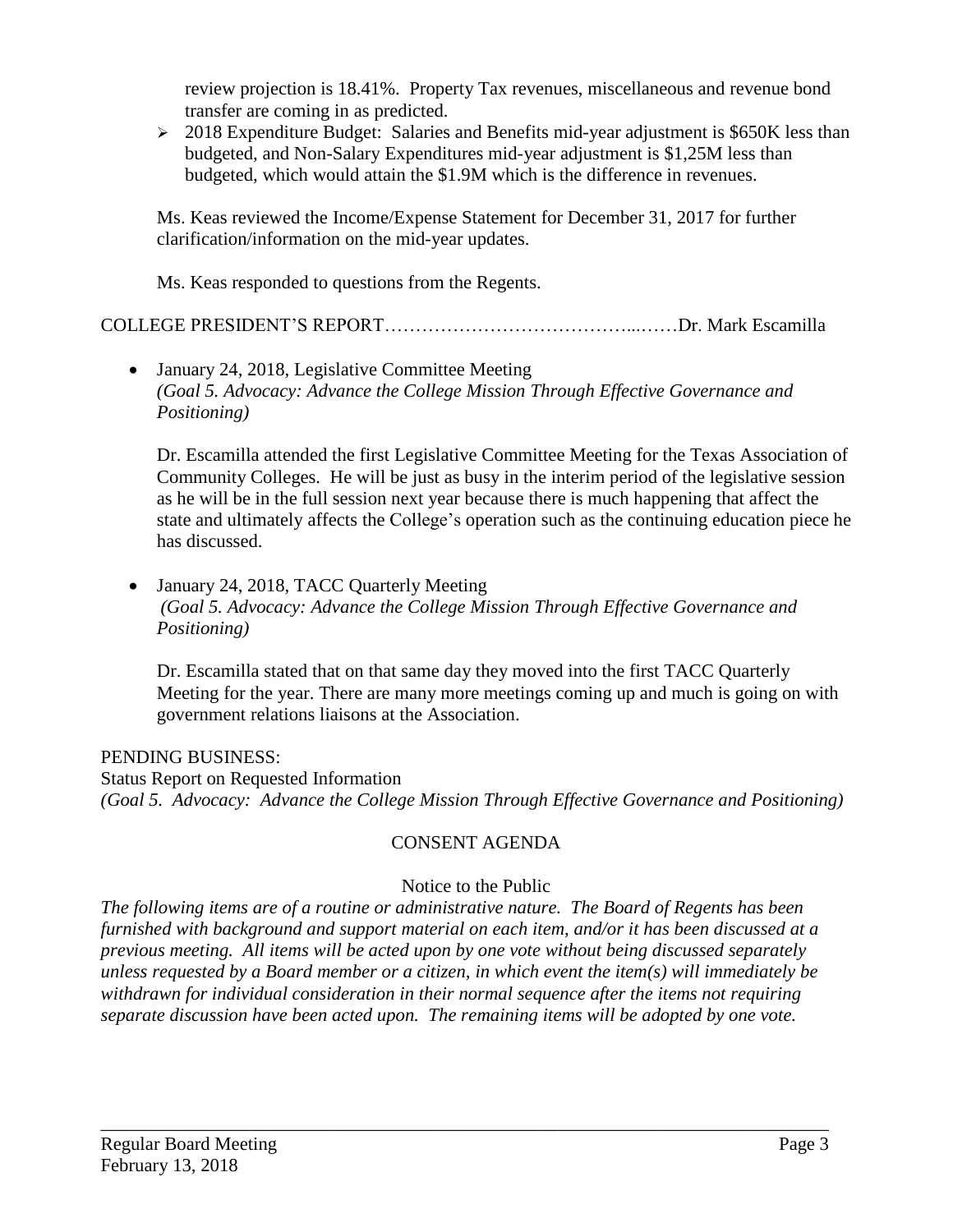### CONSENT MOTIONS:

*(At this point the Board will vote on all motions not removed for individual consideration.)*

### ITEMS FOR DISCUSSION AND POSSIBLE ACTION:

- 1. Approval of Minutes: Regular Board Meeting, November 14, 2017 Workshop, December 12, 2017 Regular Board Meeting, December 12, 2017 *(Goal 5. Advocacy: Advance the College Mission Through Effective Governance and Positioning)*
- 2. Acceptance of Investments for December 2017 and January 2018 *(Goal 7. Resources: Ensure Strong Financial and Operational Capacity)*
- 3. Acceptance of Financial Statement for December 2017 *(Goal 7. Resources: Ensure Strong Financial and Operational Capacity)*

Mr. Rivas made a motion to approve the consent agenda items. Ms. Messbarger seconded the motion. There was no further discussion from the Board. There were no public comments. A voice vote was taken and the motion carried unanimously, 8-0, amongst Regents present, with Regents McCampbell, Adame, Bennett, Estrada, Hutchinson, Messbarger, Rivas, and Watts in favor.

## REGULAR AGENDA

4. Discussion and possible action related to the College's Quarterly Investment Report for the period ending November 30, 2017………………………..………….Mr. Ronald Ross *(Goal 7. Resources: Ensure Strong Financial and Operational Capacity)*

Ms. Keas introduced Mr. Ronald Ross with Patterson & Associates.

Mr. Ross discussed items that happened over the last couple of weeks, discussing the volatility in the income markets versus the volatility in the income markets and the reasons behind this. He described the positive signs.

The fixed income portfolio for the College, it's a positive sign as rates are starting to move up, the investments are at higher levels. The pooled funds excluding the Series 2016 and 2017 bond funds, fiscal quarter earnings for November 2017 were \$150,541. The yield on the portfolio is 1.120% and the WAM was only 46 days for that portion of the portfolio.

Mr. Ross reviewed the portfolio's asset allocations and the overview of the Series 2016 and 2017 bond funds, with the WAM being longer and the yield being 1.263%, with fiscal quarter earnings of \$228,763.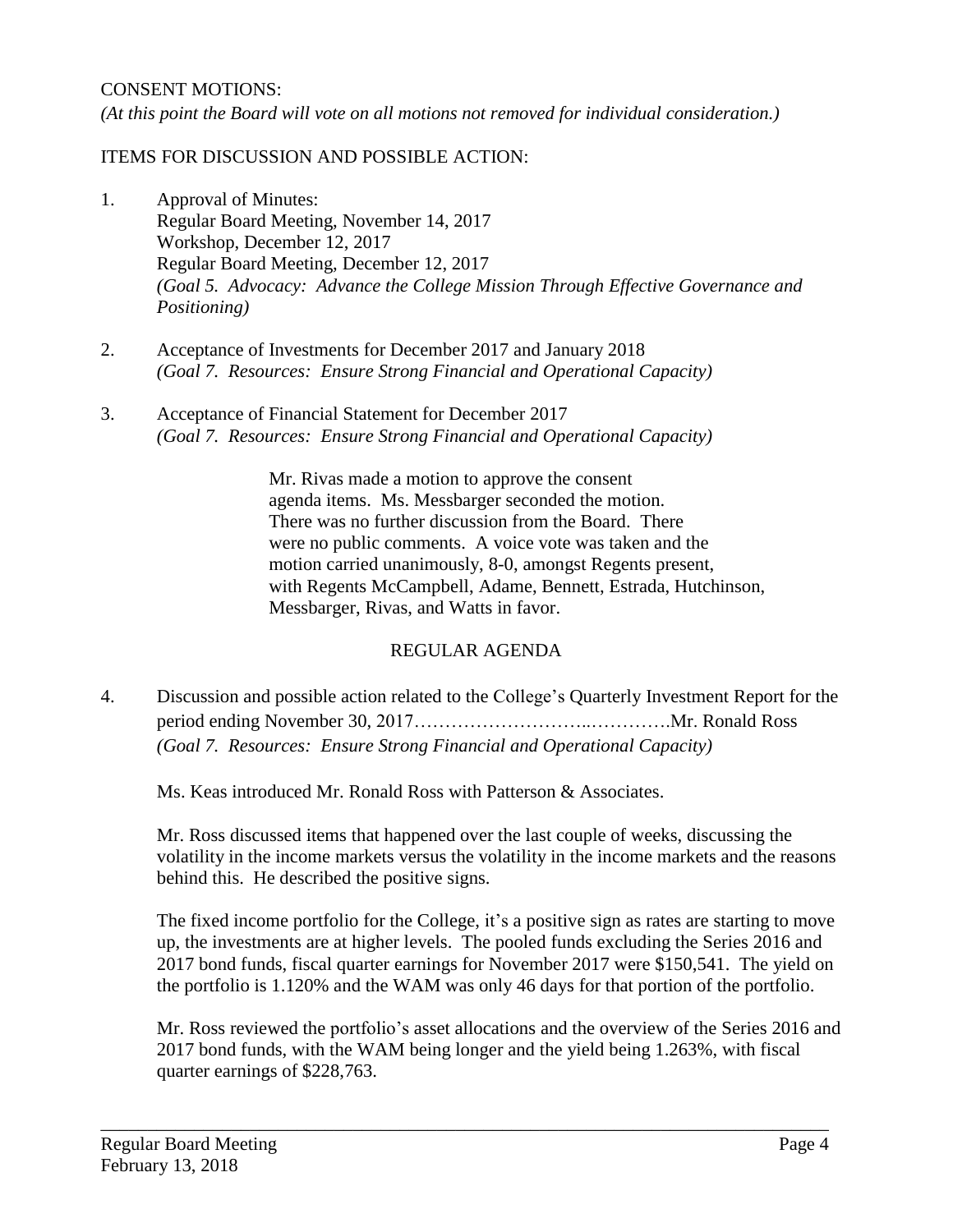Mr. Rivas made a motion to approve the agenda item. Ms. Hutchinson seconded the motion. There was no further discussion from the Board. There were no public comments. A voice vote was taken and the motion carried unanimously, 8-0, amongst Regents present, with Regents McCampbell, Adame, Bennett, Estrada, Hutchinson, Messbarger, Rivas, and Watts in favor.

5. Discussion and possible action related to the College's Quarterly Financial Statement for the period ending November 30, 2017…………………..Ms. Lenora Keas and Mr. John Johnson *(Goal 7. Resources: Ensure Strong Financial and Operational Capacity)*

Ms. Keas provided highlights of the quarterly financials ending in November 2017:

- Tuition and fees are 4% less
- Total revenues down by 1%
- Salaries and benefits were down by 1%
- Running 1% below in non-salary expenditures compared to the same time in November 2016
- Contingency funds have not been touched
- Total expenditures were at 21% this year compared to 22% last year in November

They will continue to tighten the budget and hold back on spending; they are managing within the budget at the mid-year point.

Dr. Escamilla and Ms. Keas responded to questions from the Regents.

Mr. Bennett made a motion to approve the agenda item. Mr. Rivas seconded the motion. There was no further discussion from the Board. There were no public comments. A voice vote was taken and the motion carried unanimously, 8-0, amongst Regents present, with Regents McCampbell, Adame, Bennett, Estrada, Hutchinson, Messbarger, Rivas, and Watts in favor.

6. Discussion and possible action regarding tuition rates to increase the per semester hour tuition rate by \$3 for the 2018-2019 academic year……....…………………Ms. Lenora Keas *(Goal 7. Resources: Ensure Strong Financial and Operational Capacity)*

\_\_\_\_\_\_\_\_\_\_\_\_\_\_\_\_\_\_\_\_\_\_\_\_\_\_\_\_\_\_\_\_\_\_\_\_\_\_\_\_\_\_\_\_\_\_\_\_\_\_\_\_\_\_\_\_\_\_\_\_\_\_\_\_\_\_\_\_\_\_\_\_\_\_\_\_\_\_

Dr. Escamilla stated that Regent Scott could not be at today's meeting, but he has spoken to her several times about their overall philosophy of adjusting tuition and they realize that every time they do that it affects the lives of students but at the same time it is a necessary process of managing a college and/or university and they do this with the utmost respect and care of their students. One thing they learned over the last three years of adjusting tuition, there were two years where tuition was not adjusted and stayed flat and they came back in a way that seemed inordinate to focus so much of an increase at once. After much debate and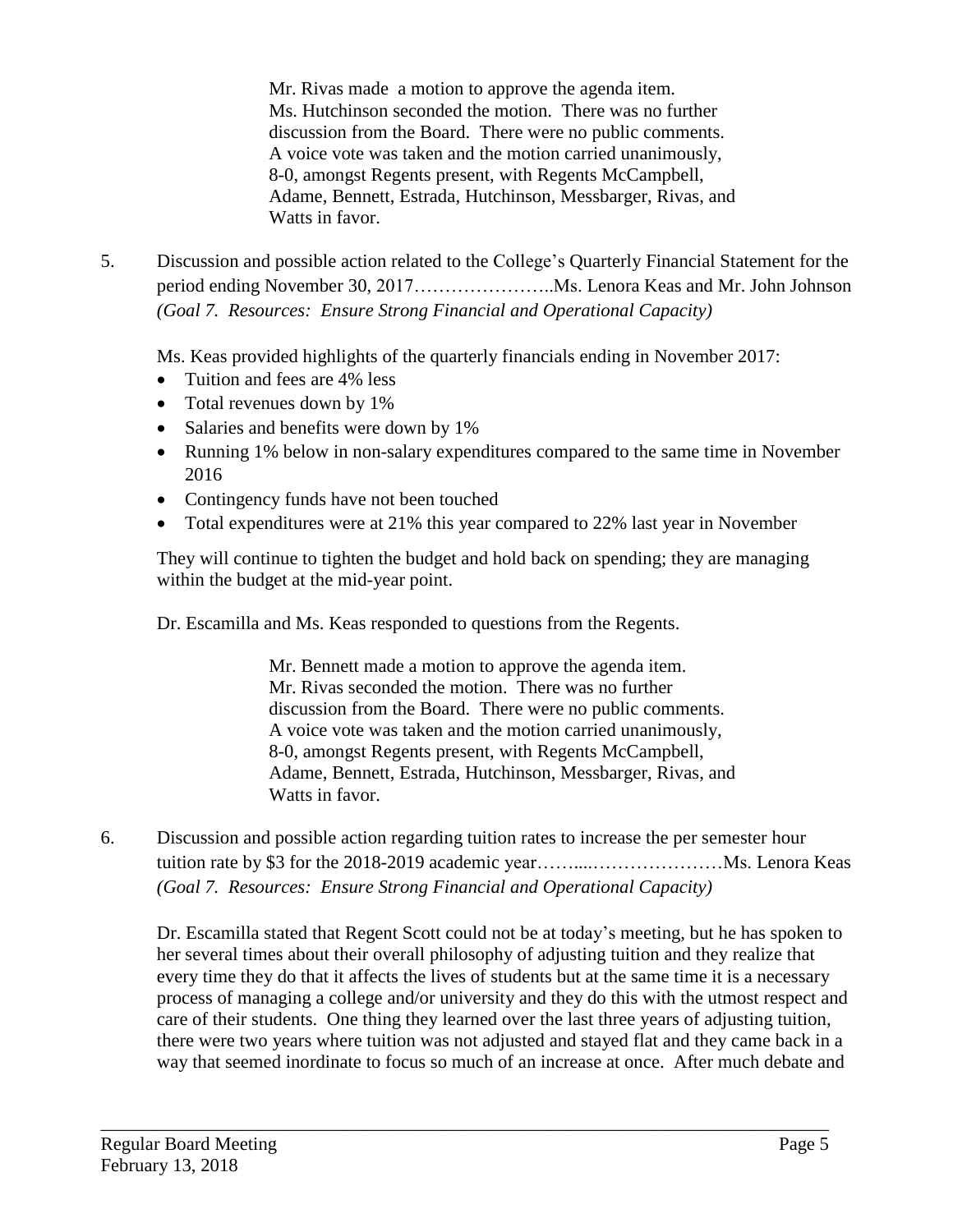consultation with the Board they are moving back to a philosophy of adjusting tuition in a balanced manner yearly. Ms. Keas will talk about the two different pieces of the \$3 amount and how this works for students.

Ms. Keas shared information of current per semester credit hour tuition. Tuition per credit hour is currently \$61, with the following added fees: matriculation, building use, general use, instructional support and student activity, totaling \$174 per semester credit hour. They are not recommending an increase in any of the fees, just a tuition increase.

Ms. Keas also shared the following information in her presentation:

- Comparison of tuition in the region;
- Academic tuition over five-year period, 2013-2014, increases of \$3, 2014-2015 increase of \$1, 2015-2016, \$0 increase, 2016-2017, \$0 increase, 2017-2018 increase of \$5, bringing the tuition rate to \$61 per credit hour;
- Proposed academic tuition for 2018-2019: With 0% projected enrollment growth, compared to 3% enrollment growth and the amount it would generate per dollar amount increase. Board policy directs \$1 increase and they are recommending an additional \$2 increase for a total of \$3 per semester credit hour increase in tuition.

Dr. Escamilla and Ms. Keas responded to questions from the Regents.

The Regents provided their comments regarding administration's recommendation for the tuition increase.

> Ms. Hutchinson made a motion to approve the staff's recommendation of \$3 per semester credit hour increase in tuition. Ms. Messbarger seconded the motion. Ms. Estrada asked if this item could be postponed until the March meeting, Dr. Escamilla addressed her question.

Mr. Jack Gordy made a public comment opposing the tuition increase.

A roll-call vote was taken and the motion carried 5-3 amongst Regents present, with Regents McCampbell, Adame, Estrada, Hutchinson, and Messbarger in favor, Mr. Bennett, Rivas and Watts were opposed.

7. Discussion and possible action adopting the fee schedule as stated in the State of Texas Education Code at a range of zero to \$24.00 per semester credit hour of laboratory course credit or approved rate by exception to program requirements………….….Ms. Lenora Keas *(Goal 7. Resources: Ensure Strong Financial and Operational Capacity)*

\_\_\_\_\_\_\_\_\_\_\_\_\_\_\_\_\_\_\_\_\_\_\_\_\_\_\_\_\_\_\_\_\_\_\_\_\_\_\_\_\_\_\_\_\_\_\_\_\_\_\_\_\_\_\_\_\_\_\_\_\_\_\_\_\_\_\_\_\_\_\_\_\_\_\_\_\_\_

Ms. Keas stated that this item is being brought to the Board for review in order to implement the portion of the Education Code pertaining to laboratory fees. This impacts every course that has a lab; the College would have to charge lesser of what the costs are for that lab per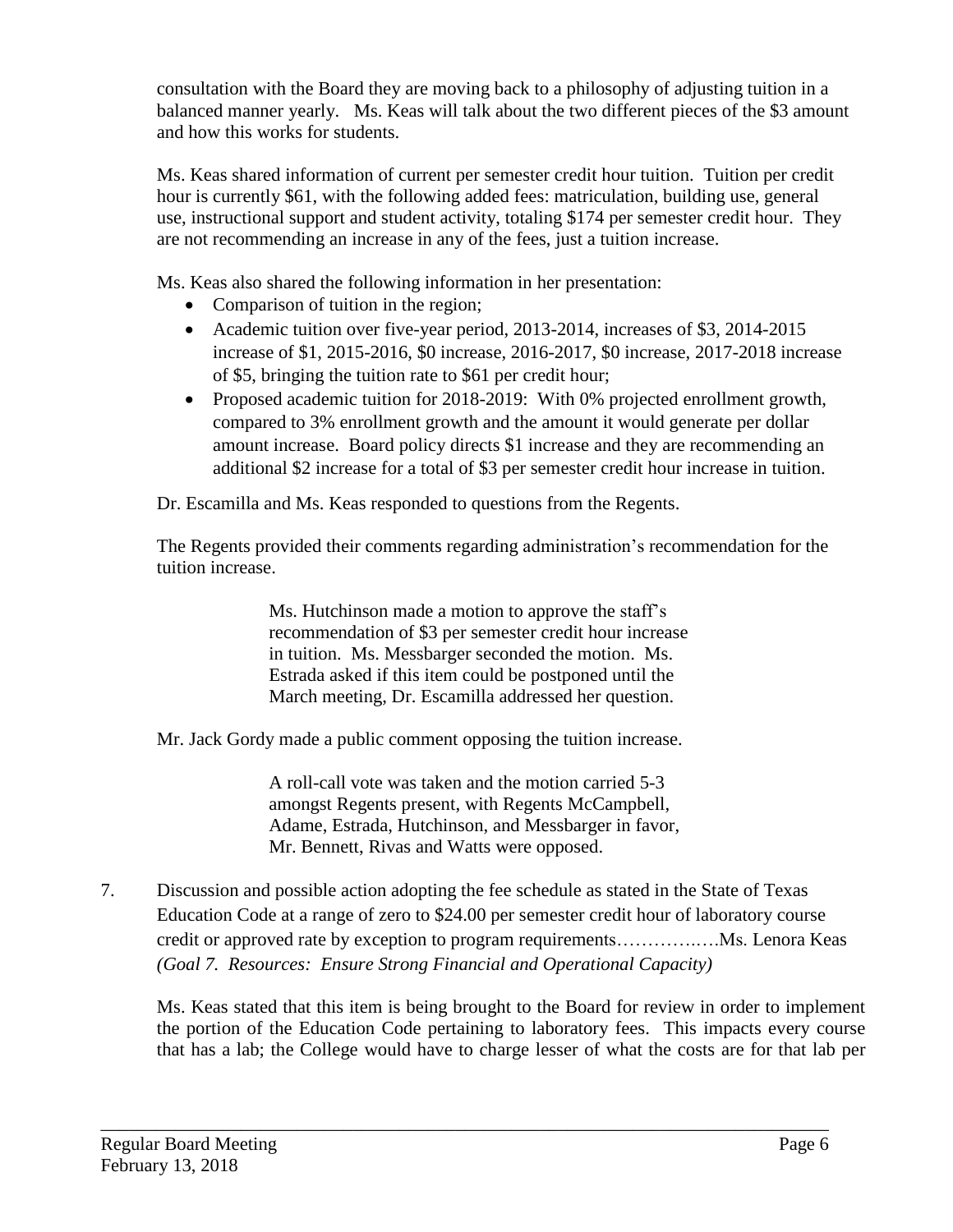student or \$24 maximum per lab credit. This item reaffirms that the College is complying with that code and that they have updated and reviewed what is in the system.

> Mr. Rivas made a motion to approve the agenda item. Ms. Estrada seconded the motion. There was no further discussion from the Board. There were no public comments. A roll-call vote was taken and the motion carried unanimously, 8-0, amongst Regents present, with Regents McCampbell, Adame, Bennett, Estrada, Hutchinson, Messbarger, Rivas, and Watts in favor.

8. Discussion and possible action related to the approval of the City of Corpus Christi's request to compensate the College in the amount of \$8,987.00 for .0917 acre Right-of-Way Easement acquisition in the Rodd Field Rd. section of the College's South Side property………..…………………………………………………………Mr. August Alfonso *(Goal 7. Resources: Ensure Strong Financial and Operational Capacity)*

Mr. Alfonso reported that the City of Corpus Christi was seeking approval for a right-of-way easement on the east side of the Del Mar campus, south side property. He introduced Mr. Sonny Garza, Independent Consultant with the City of Corpus Christi.

Mr. Garza indicated he was present on behalf of the Department of Engineering Services with the City of Corpus Christi, he handles right-of-way acquisition and real estate matters for the City. Mr. Garza explained the parcel that was involved. The City of Corpus Christi is offering to compensate the College in the amount of \$8,987.00 in exchange for .0917 acres out of the 96 acre south side property.

Mr. Garza and Mr. Alfonso responded to questions from the Regents.

Ms. Hutchinson made a motion to approve the agenda item. Dr. Adame seconded the motion. There was no further discussion from the Board. There were no public comments. A roll-call vote was taken and the motion carried unanimously, 7-0, amongst Regents present, with Regents McCampbell, Adame, Bennett, Estrada, Hutchinson, Messbarger, and Watts in favor.

\_\_\_\_\_\_\_\_\_\_\_\_\_\_\_\_\_\_\_\_\_\_\_\_\_\_\_\_\_\_\_\_\_\_\_\_\_\_\_\_\_\_\_\_\_\_\_\_\_\_\_\_\_\_\_\_\_\_\_\_\_\_\_\_\_\_\_\_\_\_\_\_\_\_\_\_\_\_

Note: Mr. Rivas was temporarily out of the room.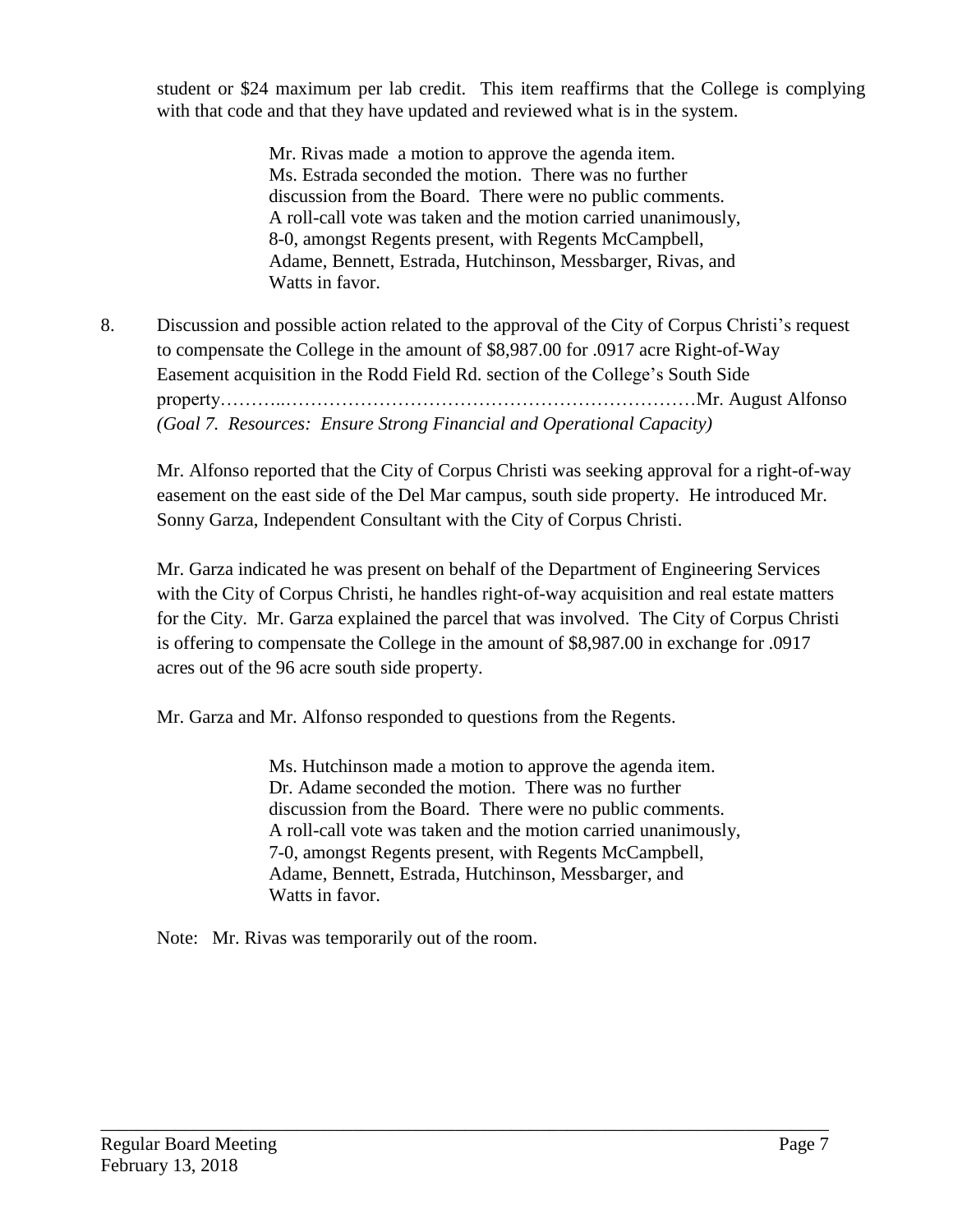9. Discussion and possible action related to written request from Regents Watts and Bennett regarding: "2018 January, February, March, April Third Thursday 2:00 P.M. Meetings With Volunteers from the DMC Board and Academic Faculty to Determine Needed Proposals to Restore Del Mar's Academic Quality for Academic Students"

…………………………………….…………………..Regents Guy Watts and Ed Bennett *(Goal 5. Advocacy: Advance the College Mission Through Effective Governance and Positioning)*

Mr. McCampbell provided background information pertaining to this agenda item. He indicated that Board policies provide that two Regents may request an agenda item. This was a request from Mr. Watts and Mr. Bennett, it was received in December and due to the fact there was no January meeting, this was placed on today's agenda.

There was discussion and communication from the Regents, faculty, and administration. Explanation was provided as to communication channels and policies already in place at the College.

Following the discussion Mr. Watts withdrew his motion; there was no further action.

GENERAL PUBLIC COMMENTS (Non-Agenda Items) – 3-minute time limit

Dr. James Klein made a general public comment relating to shared governance.

Ms. Lenora Keas made a general public comment relating to an invitation to a scholarship announcement for Process Technology from Gulf Coast Growth Ventures, February 21, 2018.

10. CLOSED SESSION pursuant to:

A. **TEX. GOV'T CODE § 551.071**: (Consultation with legal counsel), regarding pending or contemplated litigation or claims, or other pending legal matters, or a settlement offer; and, the seeking of legal advice from counsel on pending or contemplated legal matters or claims;

B. **TEX. GOV'T CODE § 552.139 (a) and (b)**: (Government information related to security or infrastructure issues for computers), regarding information related to computer network security, to restricted information under Section 2059.055, or to the design, operation, or defense of a computer network; and, information deemed confidential under Section 552.139 (b)(1) and (2), with possible discussion and action in open session.

\_\_\_\_\_\_\_\_\_\_\_\_\_\_\_\_\_\_\_\_\_\_\_\_\_\_\_\_\_\_\_\_\_\_\_\_\_\_\_\_\_\_\_\_\_\_\_\_\_\_\_\_\_\_\_\_\_\_\_\_\_\_\_\_\_\_\_\_\_\_\_\_\_\_\_\_\_\_

Note: Mr. Watts left prior to Closed Session.

The Board went into Closed Session at 3:47 p.m.

Note: Mr. Rivas left at 5:07 p.m. during Closed Session.

The Board reconvened in Open Session at 5:13 p.m. with no action.